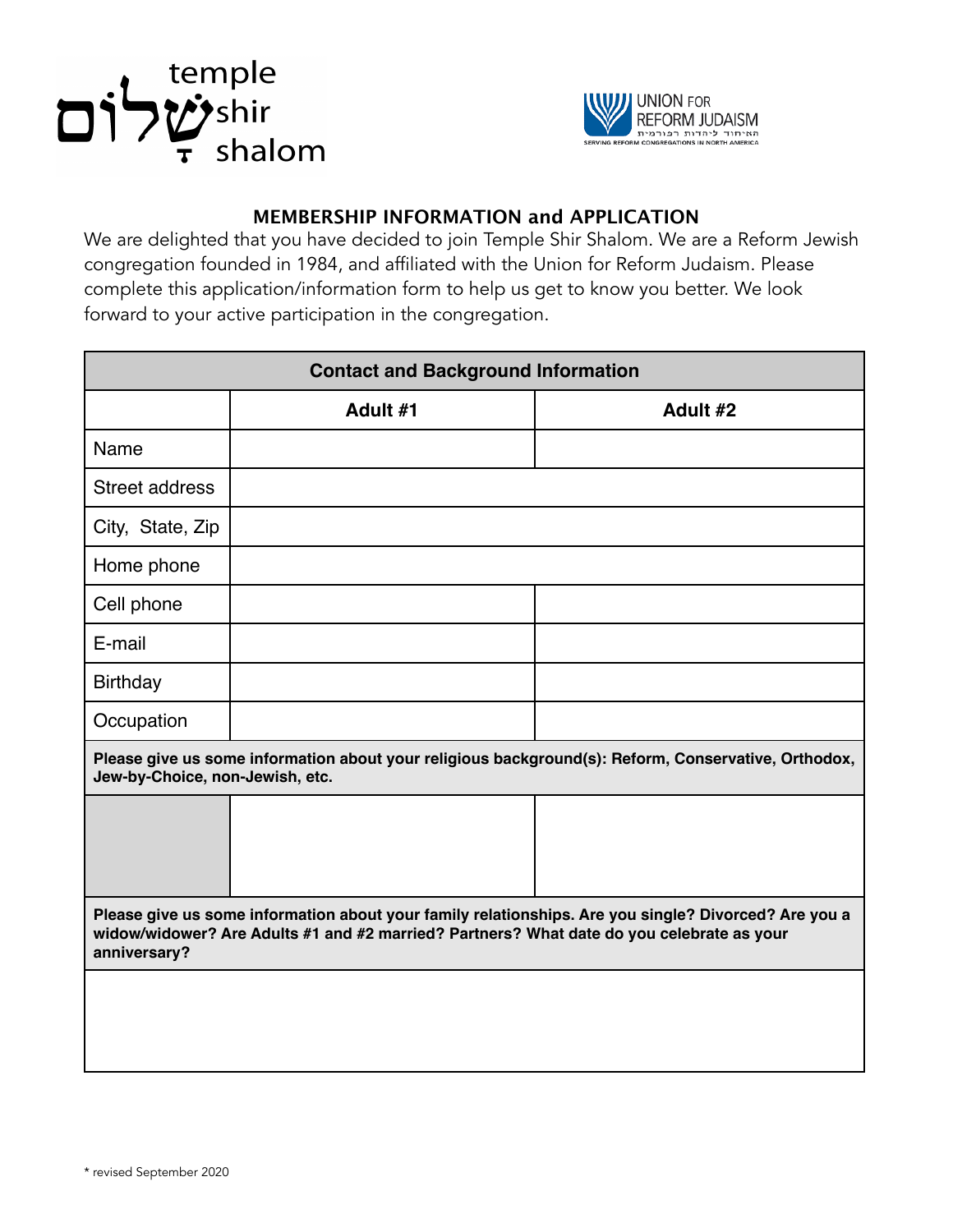| <b>Dependent Children</b> |                 |                                   |
|---------------------------|-----------------|-----------------------------------|
| <b>Name</b>               | <b>Birthday</b> | <b>Current School &amp; Grade</b> |
|                           |                 |                                   |
|                           |                 |                                   |
|                           |                 |                                   |
|                           |                 |                                   |

| <b>Emergency Contacts</b> |         |        |  |
|---------------------------|---------|--------|--|
| <b>Name</b>               | Phone # | E-mail |  |
|                           |         |        |  |
|                           |         |        |  |

| <b>Yahrtzeit Information</b>                                                                                                                                                                                                                                                                                                                                                         |              |                       |               |
|--------------------------------------------------------------------------------------------------------------------------------------------------------------------------------------------------------------------------------------------------------------------------------------------------------------------------------------------------------------------------------------|--------------|-----------------------|---------------|
| Please list the names of those whom you would like to have remembered on our Kaddish memorial list.<br>These names will be read at the Shabbat services of the week following the anniversary of the date of<br>death, according to the secular calendar. Names should generally be limited to immediate family<br>(parents, grandparents, children, siblings, spouses or partners). |              |                       |               |
| <b>Name</b>                                                                                                                                                                                                                                                                                                                                                                          | Relationship | <b>Adult #1 or #2</b> | Date of death |
|                                                                                                                                                                                                                                                                                                                                                                                      |              |                       |               |
|                                                                                                                                                                                                                                                                                                                                                                                      |              |                       |               |
|                                                                                                                                                                                                                                                                                                                                                                                      |              |                       |               |
|                                                                                                                                                                                                                                                                                                                                                                                      |              |                       |               |
|                                                                                                                                                                                                                                                                                                                                                                                      |              |                       |               |
|                                                                                                                                                                                                                                                                                                                                                                                      |              |                       |               |